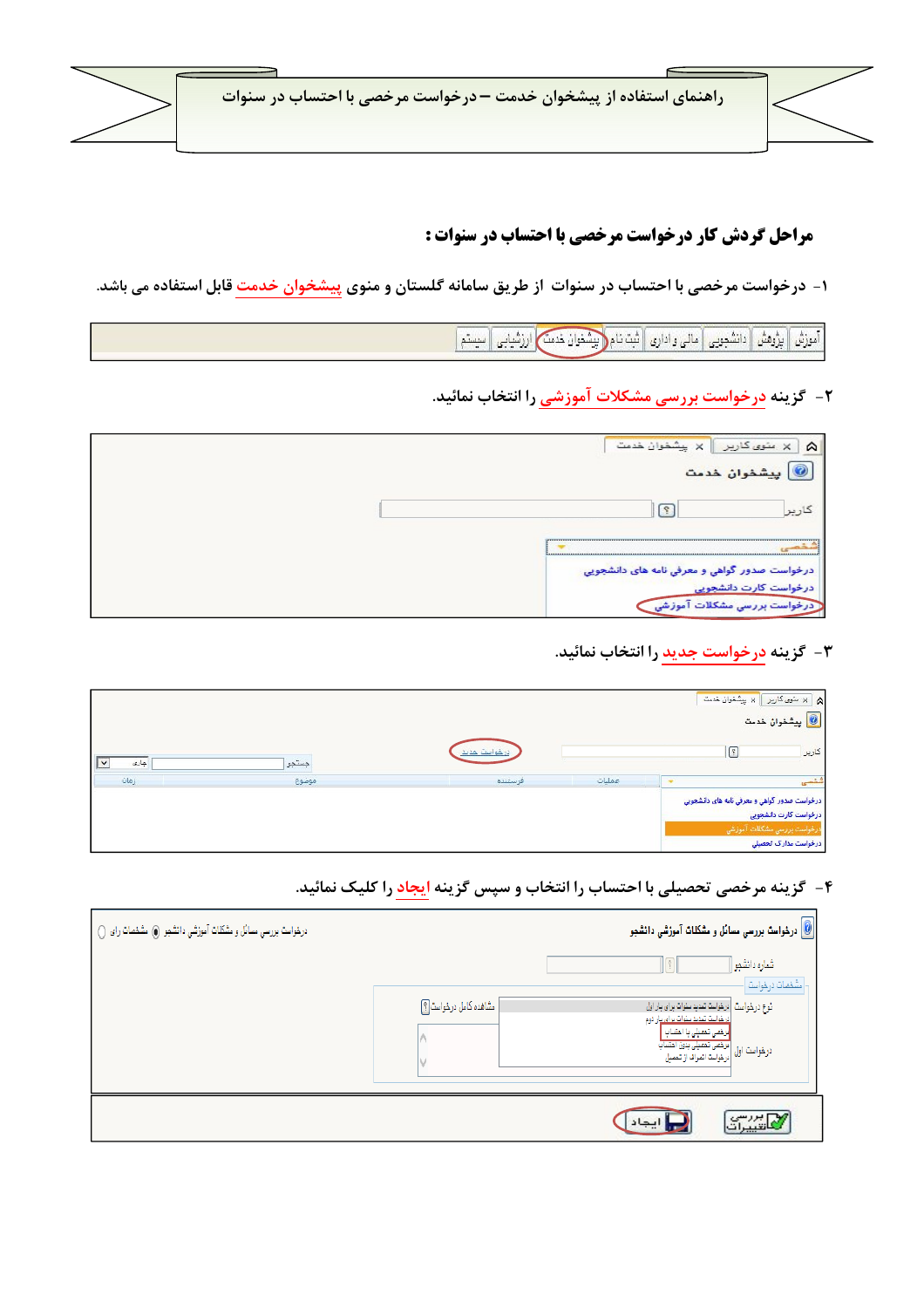## ۵- ترم مورد نظر را از <sup>ا®</sup> انتخاب نمائید.

| درخواست بررسی مسائل و مشکلات آموزشی دانشجو کی مشخصات رای () |                             |             | درخواست بررسی مسائل و مشکلات آموزشی دانشجو $\textcircled{\textbf{0}}$ |
|-------------------------------------------------------------|-----------------------------|-------------|-----------------------------------------------------------------------|
|                                                             | راهنمای ترمها               | $\times$    | شماره دانشجو<br>$\left  \mathcal{R} \right $                          |
|                                                             | شرح ترم                     | شماره ترم   | مشفصات درخواست                                                        |
|                                                             | نیمسال سوم تمصیلی۱۴۰۰–۱۳۹۹  | <b>TAAT</b> | نوع درخواست   مره مرهص تعصیلی با احتساب                               |
|                                                             | انیسال دوم تممیلی، ۱۴۰-۱۳۹۹ | <b>TAAT</b> | $\sqrt{2}$<br>ترم                                                     |
|                                                             | نیمسال اول تحصیلی ۱۴۰۰-۱۳۹۹ | <b>٣٩٩١</b> |                                                                       |
|                                                             | نیسال سوم تمصیلی11-۹۸       | <b>TRAT</b> | درخواست اول                                                           |
|                                                             | نیمسال دوم تمصیلی۹۹-۹۸      | <b>TIAT</b> |                                                                       |
|                                                             | نیسال اول تمصیلی19-۱۸       | <b>TRAY</b> |                                                                       |
|                                                             | نیمسال سوم تممیلی۱۸-۹۲      | <b>TRYT</b> |                                                                       |
|                                                             | نیسال دوم تمصیلی۱۸-۹۷       | <b>TAVT</b> |                                                                       |
|                                                             | نیمسال اول تحصیلی۱۸-۹۲      | <b>TAVI</b> |                                                                       |
|                                                             | انیسال سوم تمسیلی۱۷-۱۶      | <b>TAPT</b> |                                                                       |
|                                                             | نیمسال دوم تمصیلی۹۷-۹۶      | <b>٣٩۶٢</b> |                                                                       |
|                                                             | نیمسال اول تحصیلی۱۹۶-۹۶     | 7991        |                                                                       |

۶-در قسمت <mark>درخواست اول</mark>، علت درخواست مرخصی خود را ذکر کرده و پس از انتخاب گزینه <mark>ایجاد</mark> بر روی

## گزینه <mark>بازگشت کلیک نمائید</mark>.

| $\bigcirc$ درخواست بررسی مسائل و مشکلات آموزشی دانشجو کی مشخصات رای |                           | درخواست بررسی مسائل و مشکلات آموزشی دانشجو $\textcircled{\textbf{0}}$<br>شماره دانشجو ا |
|---------------------------------------------------------------------|---------------------------|-----------------------------------------------------------------------------------------|
|                                                                     |                           | ا مشخصات درخواست                                                                        |
|                                                                     | V مشاهده كامل درخواست [؟] | نوع درخواست   مرخص تنصیلی با اهتساب                                                     |
|                                                                     |                           | ترم ۲۹۶۲ - [؟] تيمسال دوم تمميلي۱۹۶۰-۹۶                                                 |
|                                                                     |                           | <u> ديمواستر ايه دليل  ا</u><br>درخواست اول                                             |
|                                                                     |                           |                                                                                         |
|                                                                     |                           |                                                                                         |
| أأبا ركشتا                                                          |                           | $\mathbb{Z}^m$ تغییرات                                                                  |

۷-پس از ثبت درخواست و مشاهده پیام سیستم، با کلیک بر روی گزینه بازگشت، مجدداً به پیش<del>خ</del>وان خدمت

## مراجعه و گزینه تایید و ارسال را انتخاب نمائید.

| درخواست بررسی مسائل و مشکلات آموزشی دانشجو (۵) مشخصات رای () | .<br>ایا درخواست بررسی مسائل و مشکلات آموزشی دانشجو                                                                                 |
|--------------------------------------------------------------|-------------------------------------------------------------------------------------------------------------------------------------|
|                                                              | شماره دانشجو  <br>$ i\rangle$<br>مشفعات درخواست                                                                                     |
|                                                              | V مشاهده كامل درخواست [؟]<br>نوع درخواست. مرخص تعصیلی با احتساب                                                                     |
|                                                              | ترم ٣٩۶٢   8 أنيمسال دوم تحصيلي ٢٠-٢٢                                                                                               |
|                                                              | فيغيلس سرفيلين<br>درخواست اول                                                                                                       |
|                                                              |                                                                                                                                     |
|                                                              |                                                                                                                                     |
|                                                              |                                                                                                                                     |
|                                                              | ه کد ۱۱۴۸۴-۱۰۰ : درخواست شما با موفقیت ثبت شد. لطفا در صورت تکمیل اطلاعات<br>درخواست، جهت مراحل بعدی به پیشخوان خدمت مراجعه نمایید. |
|                                                              |                                                                                                                                     |
|                                                              |                                                                                                                                     |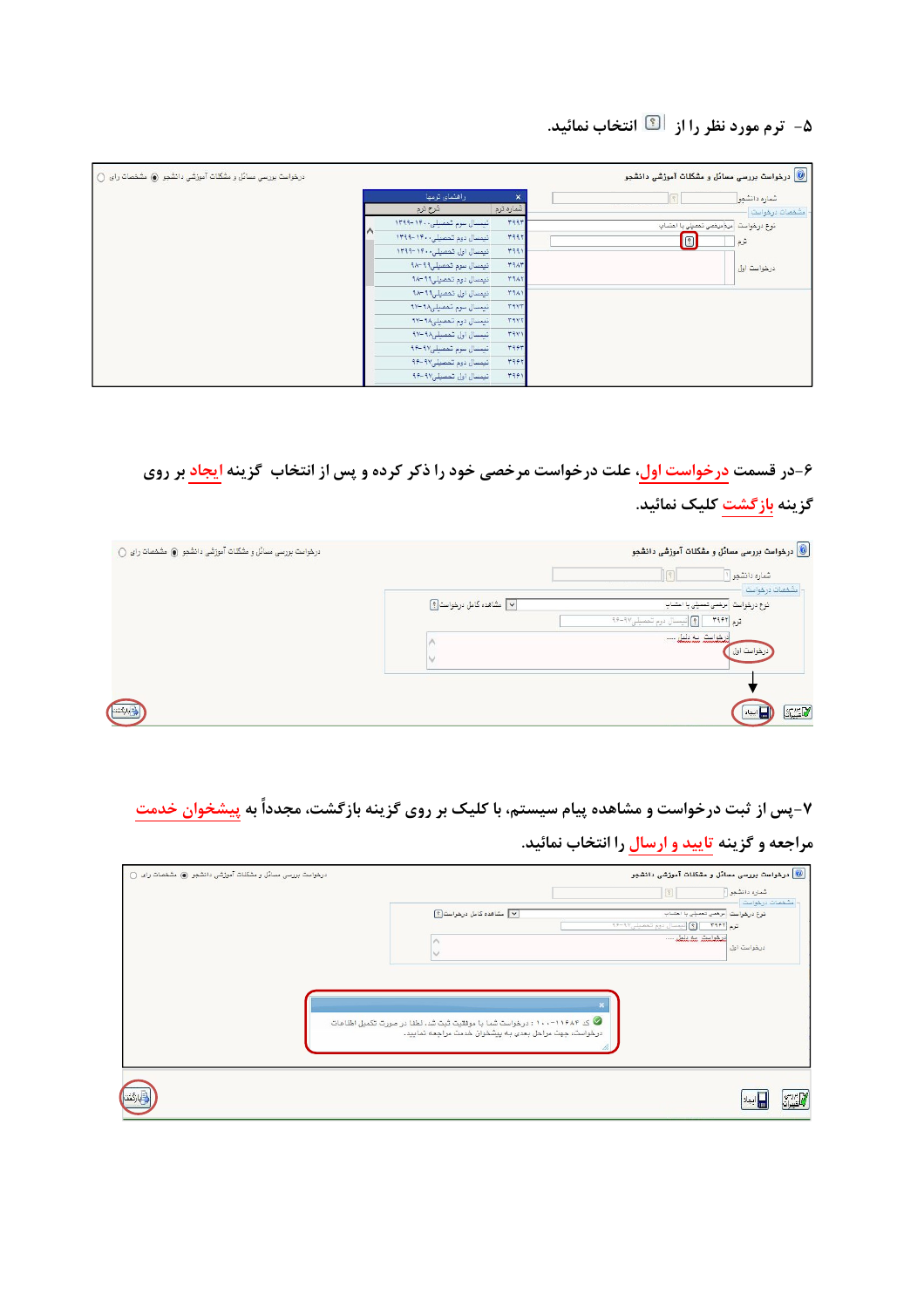۸- در این مرحله از طریق کلیک گزینه ارسال لازم است تا مستندات مورد نظر آپلود گردد.

|         |                         |        |                           |       |                                                                                 |          | <mark>.</mark> ارسال و تایید مدارک پرونده دانشجو |
|---------|-------------------------|--------|---------------------------|-------|---------------------------------------------------------------------------------|----------|--------------------------------------------------|
|         |                         |        |                           |       | v                                                                               |          | فرآیند - درخواست بررسی مشکلات آموزشی             |
|         |                         |        |                           |       | لوع مدرک <mark>الکترونیکی_فیزیکی</mark> v <mark>_ تبریف مدارک خاص دانشمو</mark> |          | ثماره دانشجو                                     |
| توضيحات | تاریخ ارسال شناسه آرشیو | پرونده | تسخه مهلت اجباري امسئوليت | وضعيت | ارسال مشاهده                                                                    | نام مدرک | نوع مدرک                                         |
|         |                         |        |                           |       | إرسال                                                                           |          | الكترونيكي أمستندات دانشجوا                      |
|         |                         |        |                           |       |                                                                                 |          |                                                  |
|         |                         |        |                           |       |                                                                                 |          |                                                  |
|         |                         |        |                           |       |                                                                                 |          |                                                  |
|         |                         |        |                           |       |                                                                                 |          |                                                  |

۹- جهت آپلود مستندات بیشتر پس از انتخاب فایل و تایید مستند موردنظر بر روی گزینه ایجاد کلیک نمائید.

|                                   | توع سند البينده دانشمر<br>$\checkmark$                                                                           | <mark>.</mark> سند الكترونيكي<br>شماره سند<br>امستندات دانشجو |
|-----------------------------------|------------------------------------------------------------------------------------------------------------------|---------------------------------------------------------------|
|                                   | ممِع قابل انتقابی مداقل "٥٠ کیلو بایت" و مداکثر "٢٥٠ کیلو بایت " و نوع قابل "JPG, .JPEG."باشد.<br>$\blacksquare$ | شرح سند<br>مشاهده عكس [<br>انماذ<br><u>بالل پايين</u>         |
|                                   | توضيحات                                                                                                          | ترتيب<br>نمايش<br>عمليات<br>توع مستند                         |
| انجاد                             | $\boldsymbol{\times}$                                                                                            |                                                               |
| انتخاب فابل<br>$\curvearrowright$ | فايل<br>ترتيب نمايش<br>$\overline{\mathsf{v}}$<br>نوع مستند<br>توضيمات                                           |                                                               |
|                                   | M<br>بررسي تغييرات أممال تغييرات<br>$\sim$ $-$<br>$\sim$                                                         | صفحه 1 از 1 مفعه / 50                                         |

۱۰- پس از آپلود مستندات بر روی گزینه <mark>تایید و ارسال</mark> کلیک نمائید.

| A /X منوى كارير    X بِيشْخوان خدمت<br>يشخوان خدمت $\bigcirc$         | × يشفوان خدمت[۲] |               |                                                                    |                                  |
|-----------------------------------------------------------------------|------------------|---------------|--------------------------------------------------------------------|----------------------------------|
| $\boxed{?}$<br>كارير                                                  |                  | درخواست حدید  | جستجر                                                              | جارى<br>$\overline{\phantom{0}}$ |
| شخصی                                                                  | عمليات           | فرستنده       | موضوع                                                              | زمان                             |
| درخواست صدور گواهي و معرفي نامه های دانشجويي<br>درخواست كارت دانشجويي | <b>* WERE</b>    |               | مرخصی تحصیلی با احتساب - درخواست دانشجو و ارسال مدارا<br>$-6.81.1$ |                                  |
| درخواست بررسی مشکلات آموزشی<br>درخواست مدارک تحصیلی<br>درخواست دفاع   |                  |               | تاييد و ارسال                                                      |                                  |
| درخواست شرکت در همایش/ پرداخت هزینه مقاله و<br>كارگاه                 |                  | تابيد         |                                                                    |                                  |
| درخواست تصویب موضوع و اساتید فعالیتهای آموزشی-<br>يزوهشي              |                  | توضيح         |                                                                    |                                  |
| ثبت سند هزينه<br>درخواست دریافت هزینه بن کتاب                         |                  |               |                                                                    |                                  |
| درخواست تاییدیه اخلاق در پژوهش های زیست پزشکی                         |                  | تاييد و ارسال |                                                                    |                                  |